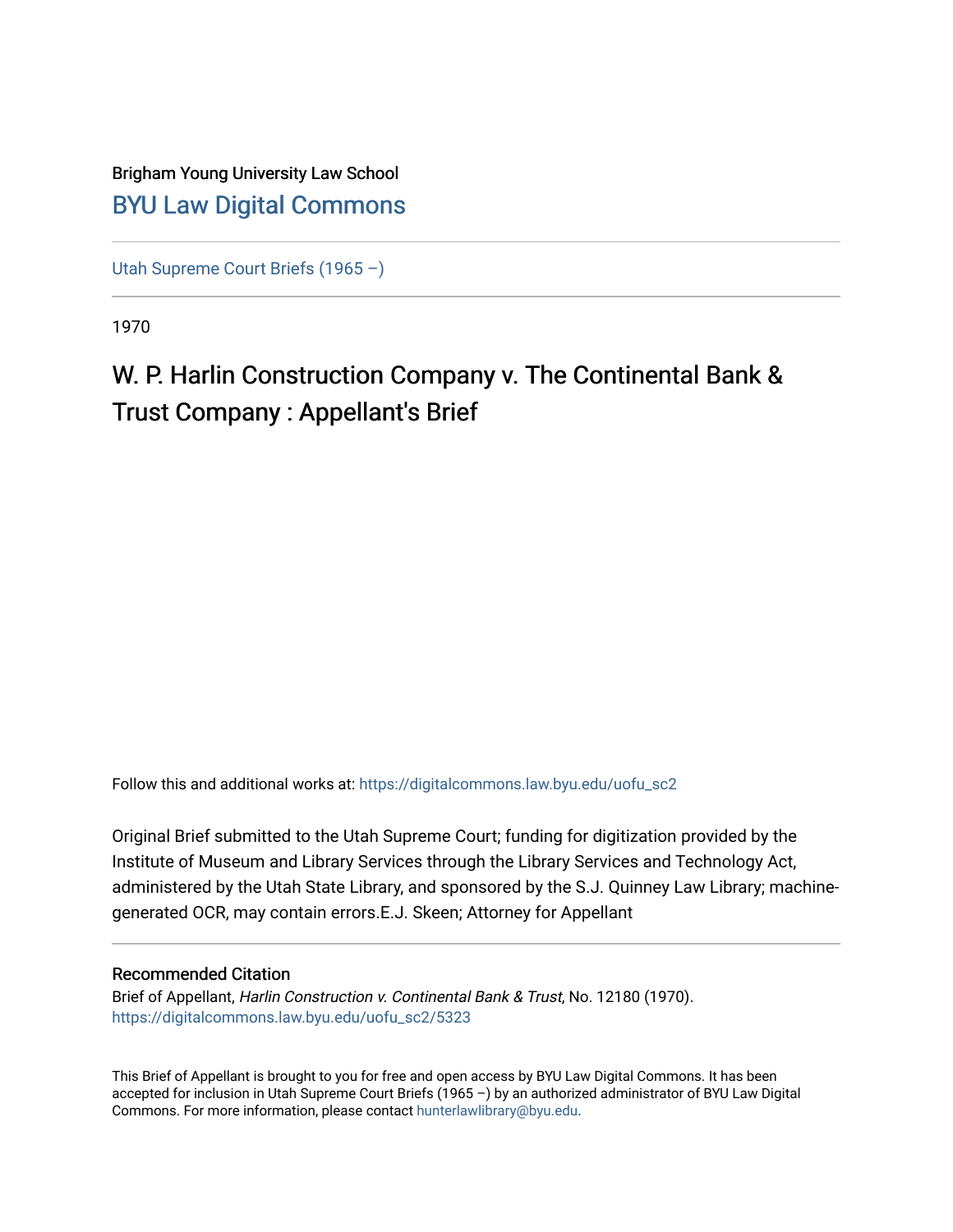## IN THE SUPREME COURT OF THE STATE OF UTAH

W. P. HARLIN CONSTRUCTION COMPANY,

vs.

THE CONTINENTAL BANK & TRUST COMPANY.

*Cross Claimant and Respondent,* 

Case No. 12180

vs.

GEORGE STANLEY,

*.Appellant,* 

## APPELLANTS BRIBF

Appeal from District Court of Salt Lake County, Utah Honorable Stewart M. Hanson, Judge

> SKEEN AND SKEEN E. J. Skeen 536 East 4th South Salt Lake City, Utah Attorneys for Appellant

> > $\begin{bmatrix} 1 & 1 \\ 1 & 1 \\ 1 & 1 \end{bmatrix}$

.- . ,\_ . -

D

FABIAN & CLENDENIN 800 Continental Bank Building Salt Lake City, Utah Attorneys for Respondent and Cross-Claimant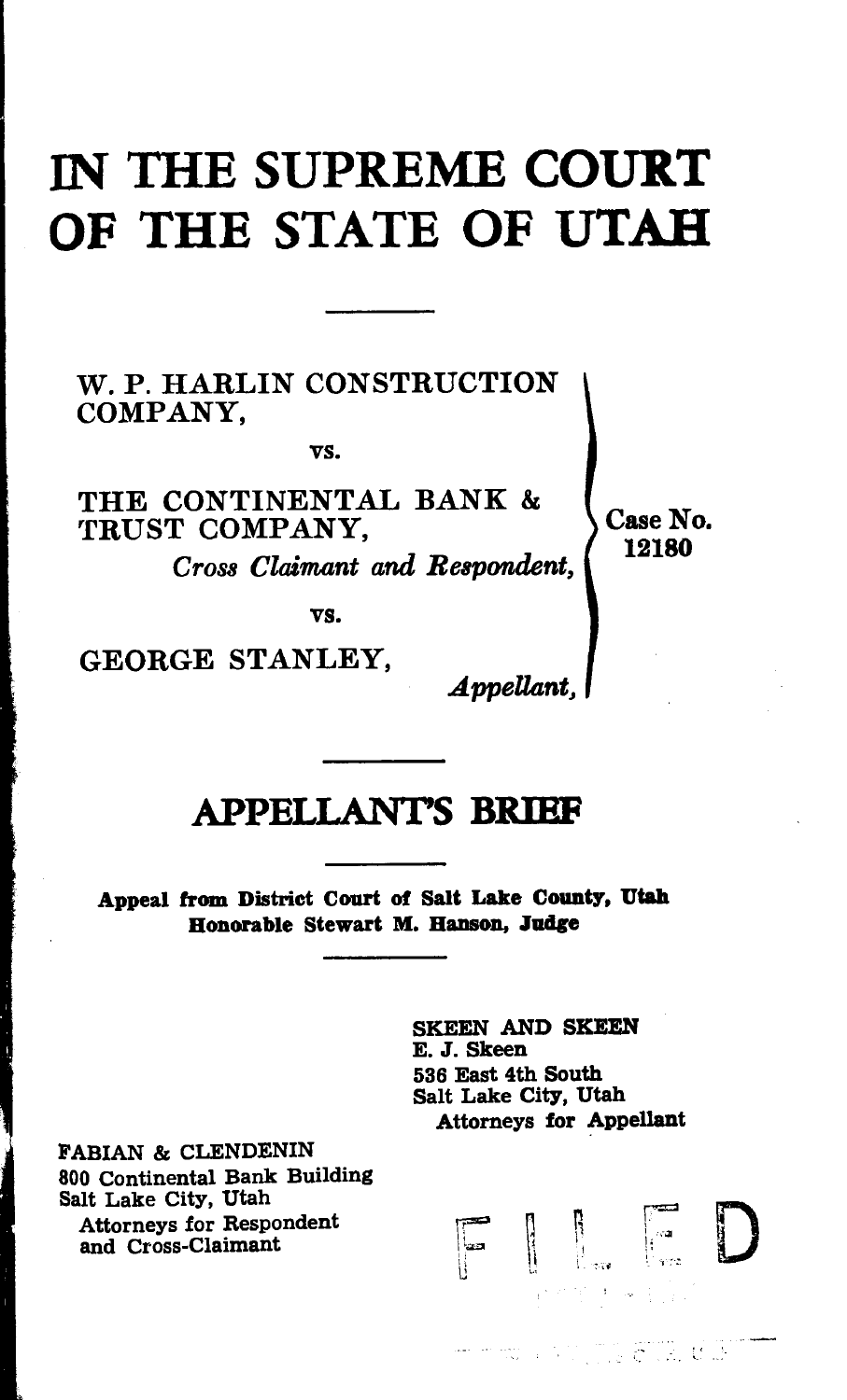## TABLE OF CONTENTS

ì

j

|--|

|                                                                                                   | 1        |
|---------------------------------------------------------------------------------------------------|----------|
|                                                                                                   |          |
|                                                                                                   |          |
|                                                                                                   | $\bf{2}$ |
|                                                                                                   |          |
|                                                                                                   |          |
| 1. A cross-claim constitutes the assertion of an<br>alleged distinct and separate cause of action | - 5      |
| 2. The judgment is void because the Court had<br>no jurisdiction on the subject matter and the    | 6        |
| 3. A void judgment may be set aside on motion                                                     | 9        |
| 4. The order of the Court reinstating the judg-                                                   |          |
|                                                                                                   |          |

## AUTHORITIES CITED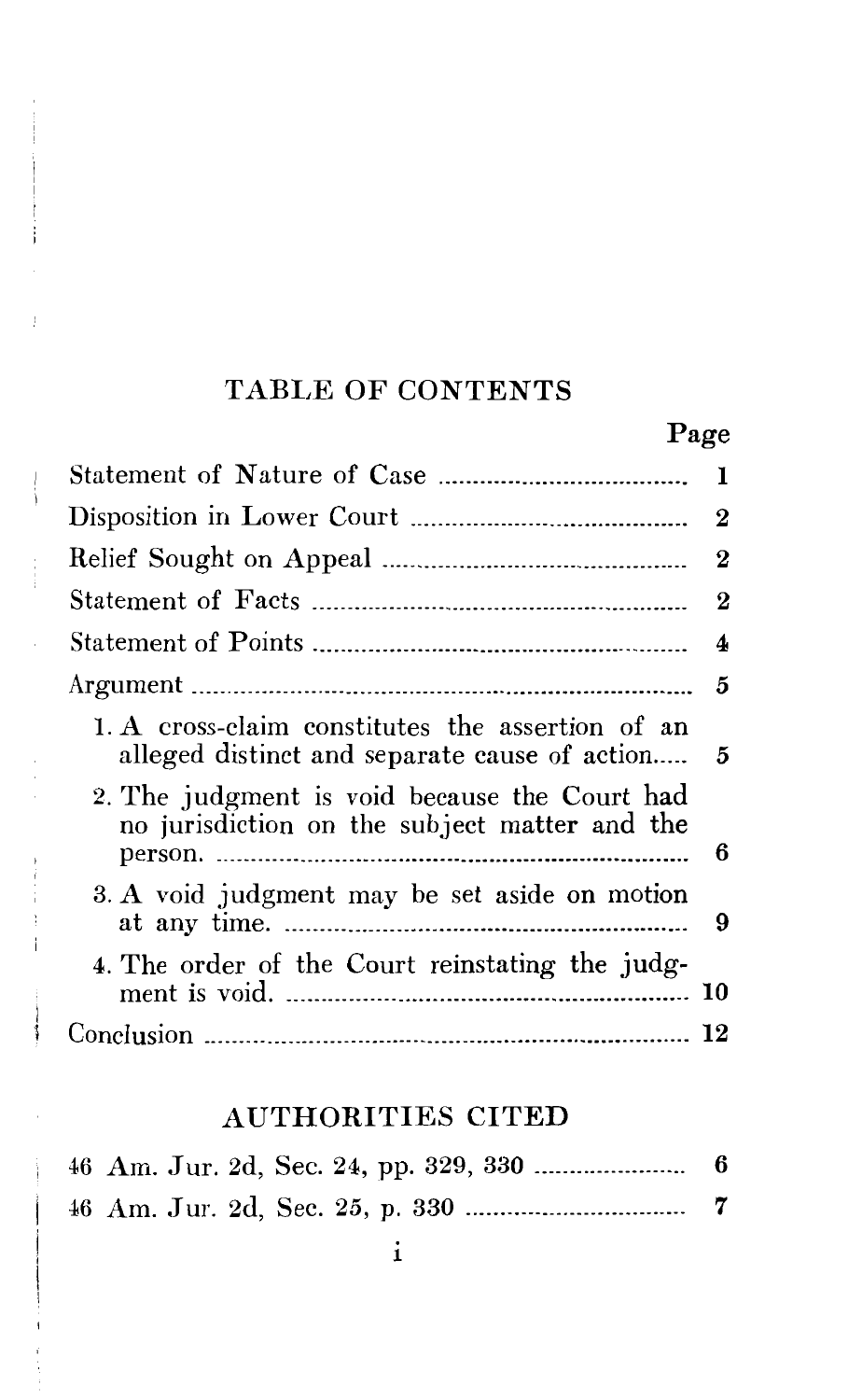## Page

| Freeman on Judgments, 5th Ed., sec. 226  7 |  |
|--------------------------------------------|--|
|                                            |  |

## CASES CITED

| Alexander v. Superior Court, 170 CA 2d 54,                     |
|----------------------------------------------------------------|
|                                                                |
| Caraway v. Overholser, 182 Okl. 357, 77 P2d 688  10            |
| Case v. Kadota Fig Assn., 35 Cal2d 596, 603<br>- 5             |
| Cooke v. Cooke, 67 Utah 371, 428, 248 P. 83  7                 |
| Drury v. Lunceford, 18 Utah 2d 74, 415 P2d 662 11              |
| Hanson v. Hanson, 3 Cal. unrep. 66, 20 P. 736  11              |
| Harlin v. Continental Bank & Trust Co., 23 Utah 2d<br>$\bf{2}$ |
| Heckathorn v. Heckathorn, 77 N.M. 369, 423 P2d                 |
| Hughes v. Aetna, 234 Or. 426, 383 P2d 55  10                   |
| 7<br>In re Christianson, 17 Utah 412, 425, 53 P. 1003          |
| 6<br>Key v. Clements, 133 Mont. 344, 323 P2d 603               |
| 6<br>Lakey v. Caldwell, 72 Idaho 52, 237 P2d 610               |
| Lauer v. Eighth Dist. Ct., 62 Nev. 78, 140 P2d 953 10          |
| Lee v. School Dist., 149 Iowa 345, 128 N.W. 533 9              |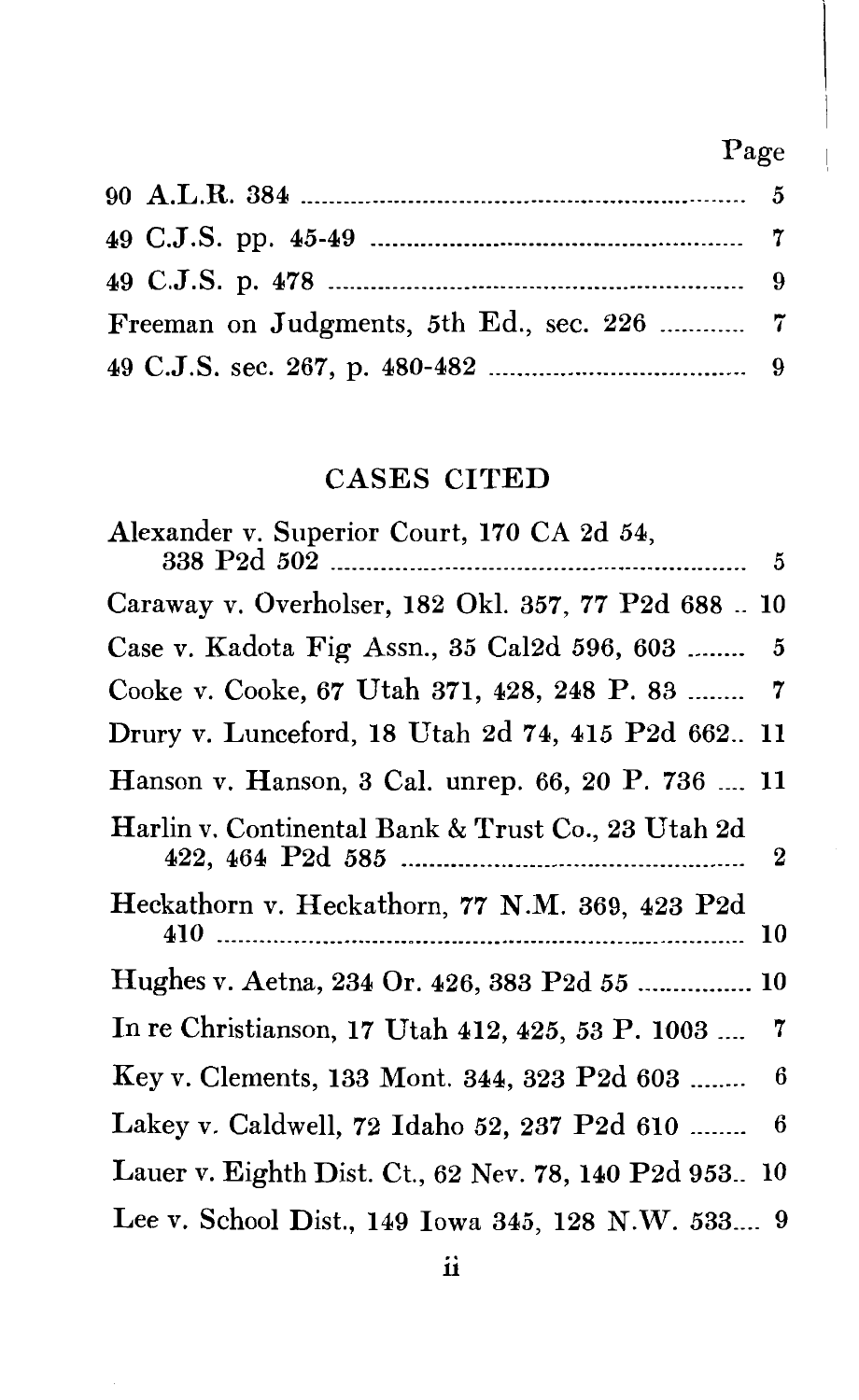## Page

| Los Angeles v. Morgan, 105 C.A.2d 726, 234 P2d    |
|---------------------------------------------------|
|                                                   |
| Luke v. Coleman, 38 Utah 383, 113 P. 1023  11     |
| Meek v. Ames, 177 Kan. 565, 280 P2d 957  10       |
| Michels v. Clemens, 140 Colo. 82, 342 P2d 693  10 |
| Pacific Finance Corp. v. Superior Court, 219 Cal. |
| Preston v. Denkins, 94 Ariz. 214, 382 P2d 686  10 |
| Town of Watonga v. Crane Co., 189 Okl. 184, 114   |
| Utah Sand and Gravel v. Tolbert, 16 Utah 2d 407,  |
| West v. Shurtliff, 28 Utah 337, 79 P. 180 6, 7    |

 $\overline{\phantom{a}}$  $\overline{1}$ 

## STATUTE AND RULES CITED

| Rule 13 (g) Federal Rules of Civil Procedure  5 |  |
|-------------------------------------------------|--|
| Section 104-9-7, Utah Code Annotated, 1943  5   |  |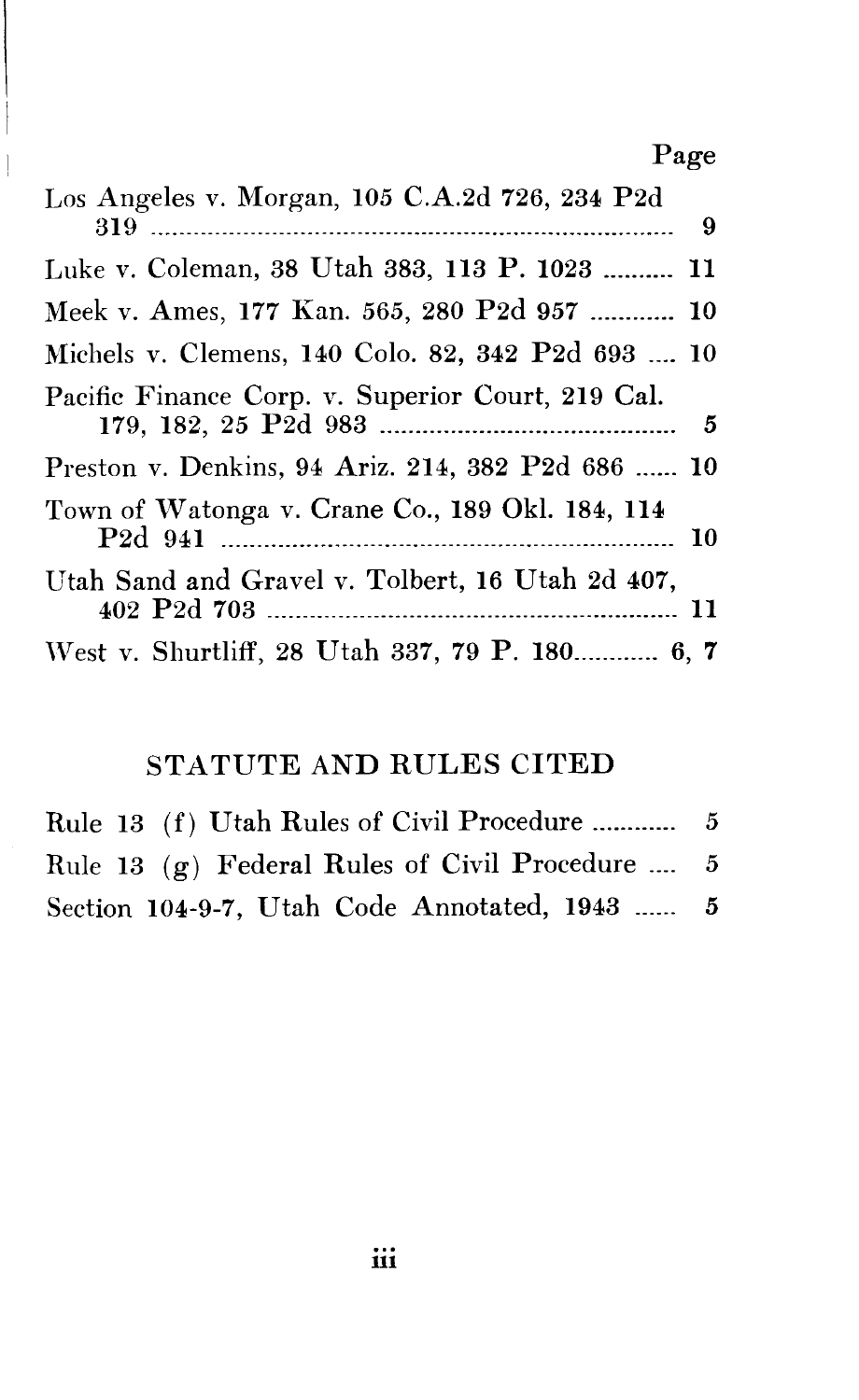# **IN THE SUPREME COURT OF THE STATE OF UTAH**

W. P. HARLIN CONSTRUCTION COMPANY.

vs.

THE CONTINENTAL BANK & TRUST COMPANY,

*Cross Claimant and Respondent,* 

VS.

GEORGE STANLEY,

*Appellant,* 

Case No 12180

## **APPELLANT'S BRIEF**

STATEMENT OF NATURE OF CASE

Cross-claim by Continental Bank and Trust Company against George Stanley to recover sum paid on check.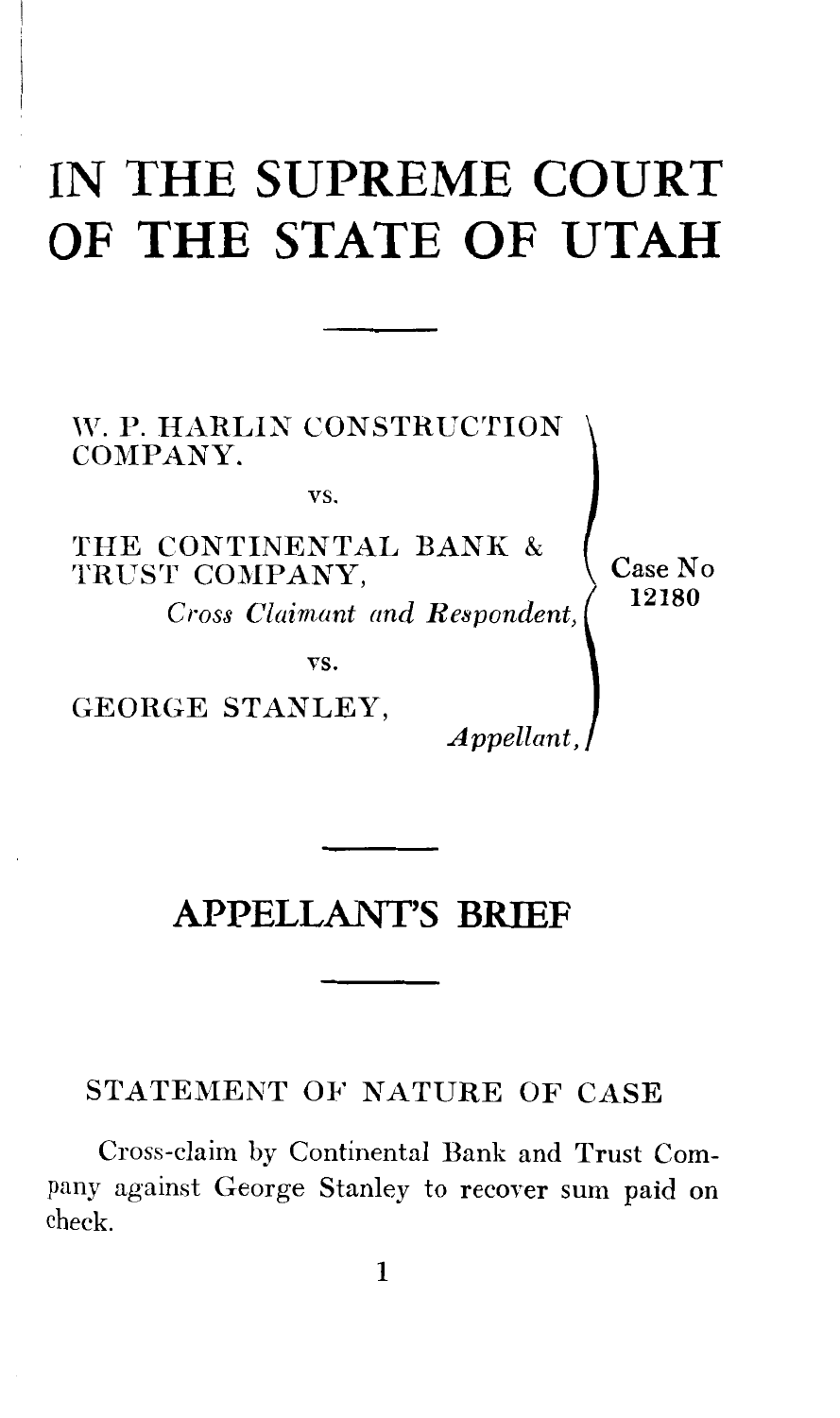#### DISPOSITION IN LOWER COURT

George Stanley's motion to vacate the bank's judgment on its cross-claim upon the ground that the court had no jurisdiction of the subject matter and the person was denied.

#### RELIEF SOUGHT ON APPEAL

George Stanley seeks an order directing the district court to grant his motion to vacate the bank's judgment against him.

#### STATEMENT OF FACTS

This case arises out of the case of *W. P. Harlin v. Continental Bank and Trust Company* previously considered by the Court, 23 Utah 2d 422, 464 P2d 585. The Court affirmed the judgment in favor of Harlin and against the bank, Stanley Title Company and George Stanley and in favor of the bank and against Stanley Title Company and George Stanley on the bank's cross-claim.

On February 26, 1970, the bank on ex parte application and without notice to George Stanley obtained a judgment of the District Court for \$11,082.60 against the Stanley Title Company and George Stanley personally on its cross-claim. (R.652)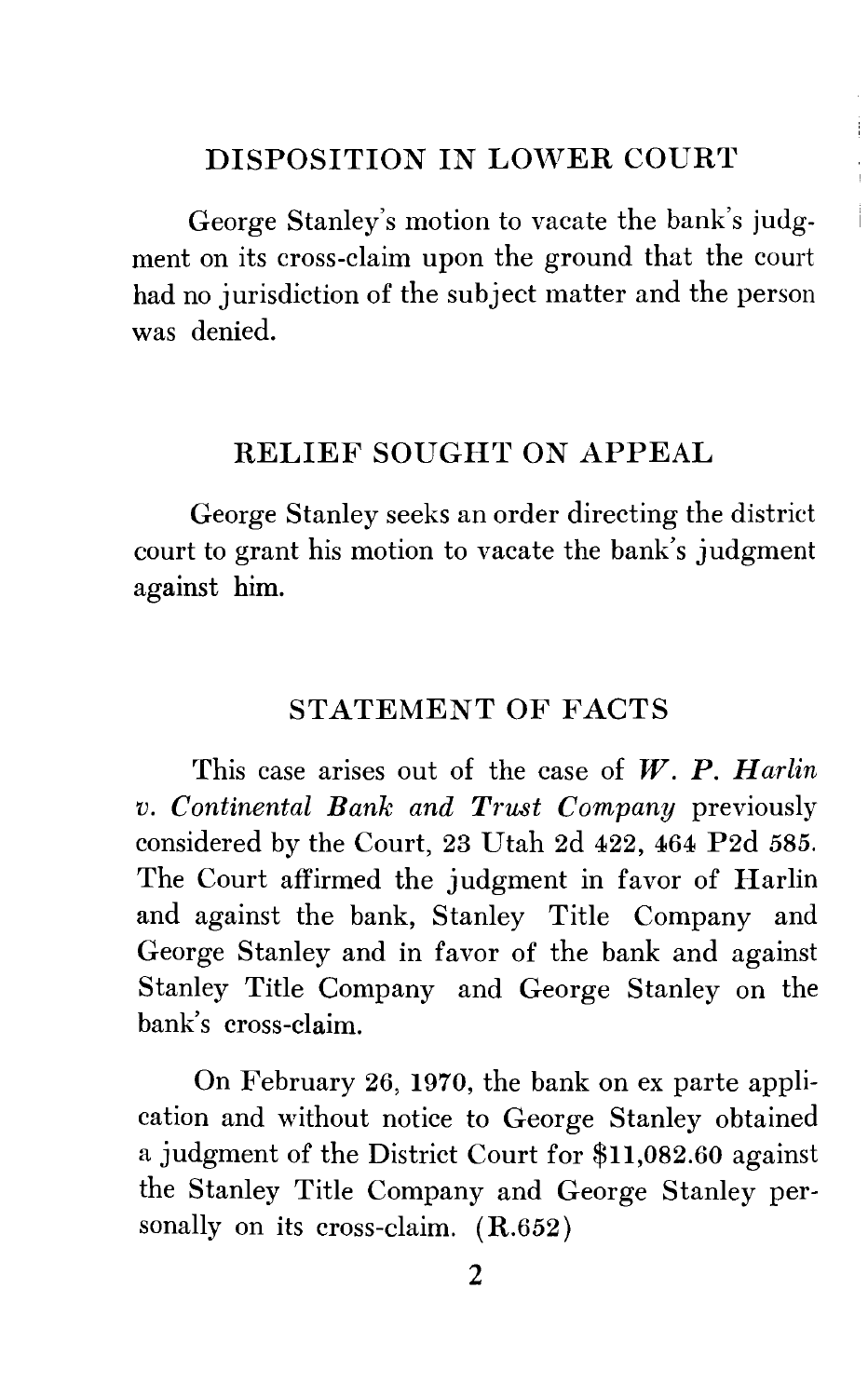The cross-claim alleges as follows:

"As a cross claim against defendant Stanley Title Company, defendant, The Continental Bank and Trust Company alleges:

1. On or about September 6, 1966, the proceeds of the check, a copy of which is identified as Exhibit A to the complaint, were paid by this defendant to defendant Stanley Title Company.

2. Plaintiff claims said proceeds were wrongfulJy paid by this defendant to the defendant Stanley Title Company.

3. If plaintiff recovers judgment against The Continental Bank and Trust Company by reason of such payment, Stanley Title Company has been unjustly enriched thereby and The Continental Bank and Trust Company is entitled to recover the amount of any judgment by plaintiff against it from defendant Stanley Title Company.

\VHEREFORE, The Continental Bank and Trust Company prays:

1. That plaintiff take nothing by its complaint.

2. That if plaintiff recover judgment against it, The Continental Bank and Trust Company have judgment against Stanley Title Company in such amount as the court may award plaintiff against The Continental Bank and Trust Company.

3. For its costs in this action and such other relief as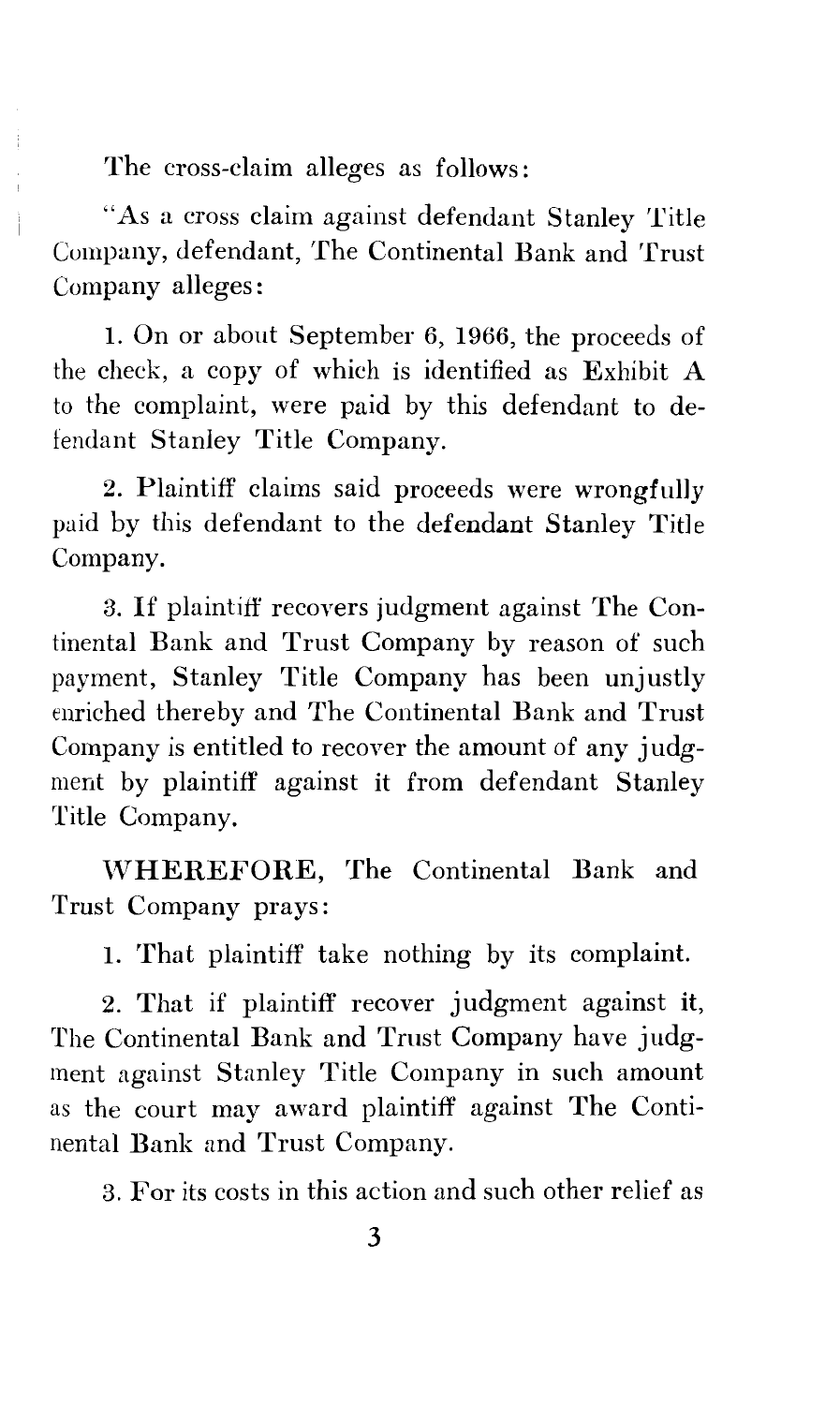the court may deem appropriate in the circumstances." **(R.19)** 

An answer to the cross-claim was filed by Stanley Title Company ( R.53) . No answer was filed by George Stanley because he was not named as a cross-defendant.

The cross-claim was never amended. George Stanley was not a party and, of course, was not served with summons.

On April 20, 1970, George Stanley appearing specially filed a motion in the district court to vacate the judgment upon the ground that the court had no jurisdiction on the subject matter or the person. (R.669) This motion was granted on May 21, 1970, (R.676). Thereafter the bank moved for reconsideration of the order granting the motion  $(R.673)$  and on June 22, 1970, the district court made an order setting aside and vacating the order dated May 21, 1970, and reinstating the judgment of February 26, 1970, in favor of the bank and against George Stanley (R.683). This appeal is from such order.

#### STATEMENT OF POINTS

I. A cross-claim constitutes the assertion of an alleged distinct and separate cause of action.

2. The judgment is void because the court had no jurisdiction of the subject matter and the person.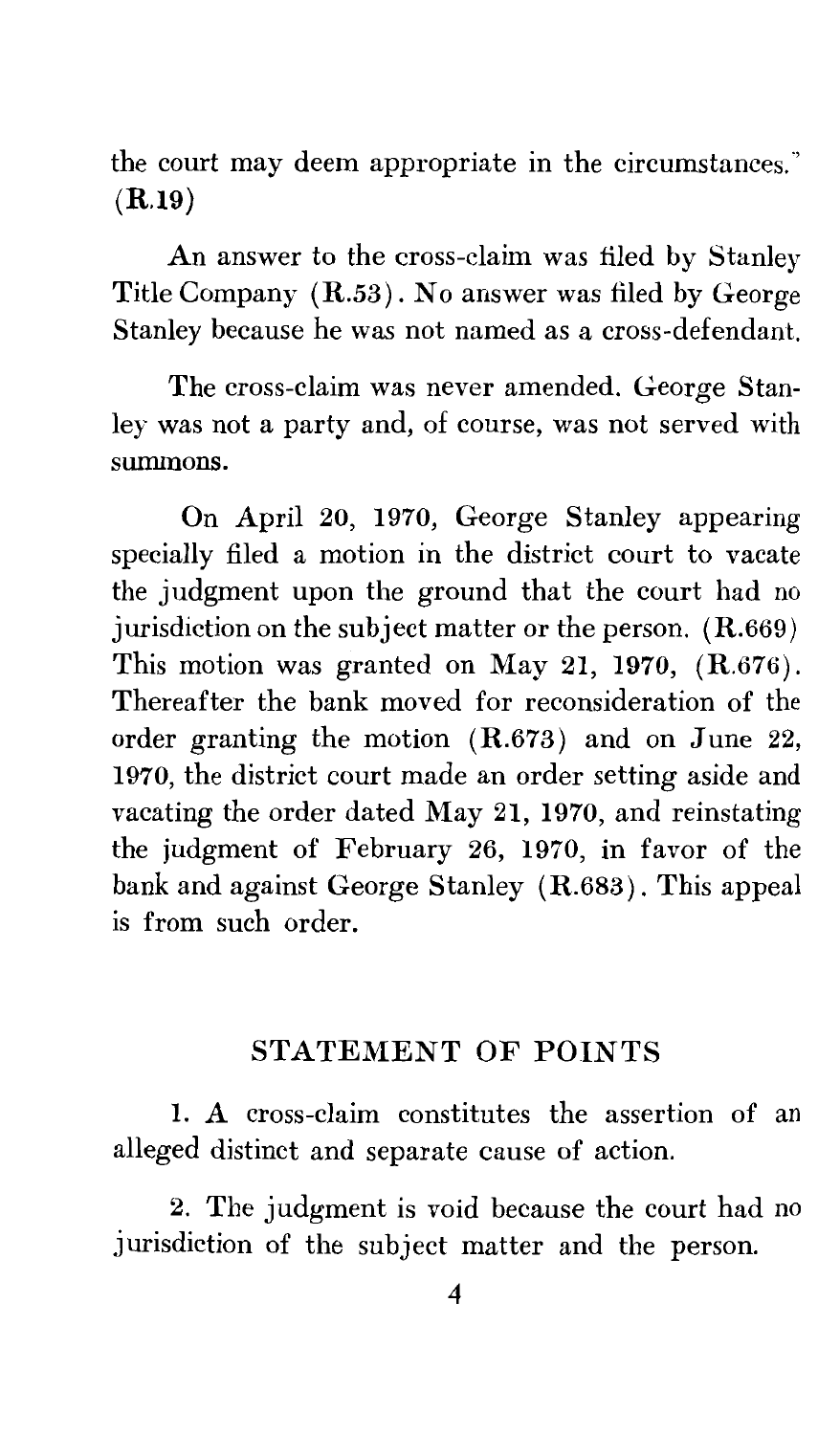3. A void judgment may be set aside on motion at any time.

4. The order of the court reinstating the judgment is void.

#### ARGUMENT

#### 1. A CROSS-CLAIM CONSTITUTES THE ASSERTION OF AN ALLEGED DISTINCT AND SEPARATE CAUSE OF ACTION.

Rule 13 (f) of the Utah Rules of Civil Procedure permits the filing of a cross-claim to assert a claim by one party against a co-party. The rule is substantially the same as sectoin 104-9-7, Utah Code Annotated, 1943, and Federal rule  $13(g)$ .

A cross-claim (referred to in section 104-9-7, Utah Code Annotated, 1943, as a cross-complaint) initiates a separate and distinct cause of action.

In the case of *Alexander v. Superior Court,* 170 C.A.2d 54, 338 P2d 502, the court said:

> "A cross complaint constitutes an assertion of an alleged distinct and independent cause of action and when one is properly interposed there are two sumultaneous actions pending in the latter of which the defendant in the original action becomes a plaintiff who must by his cross complaint allege facts which give him the right to maintain his action. Case v. Kadota Fig Assn. 35 Cal2d 596,603, 220 P2 912, Pacific Finance Corp. v. Superior Court, 219 Cal. 179, 182, 25 P2d 983, 90 AL.R.384."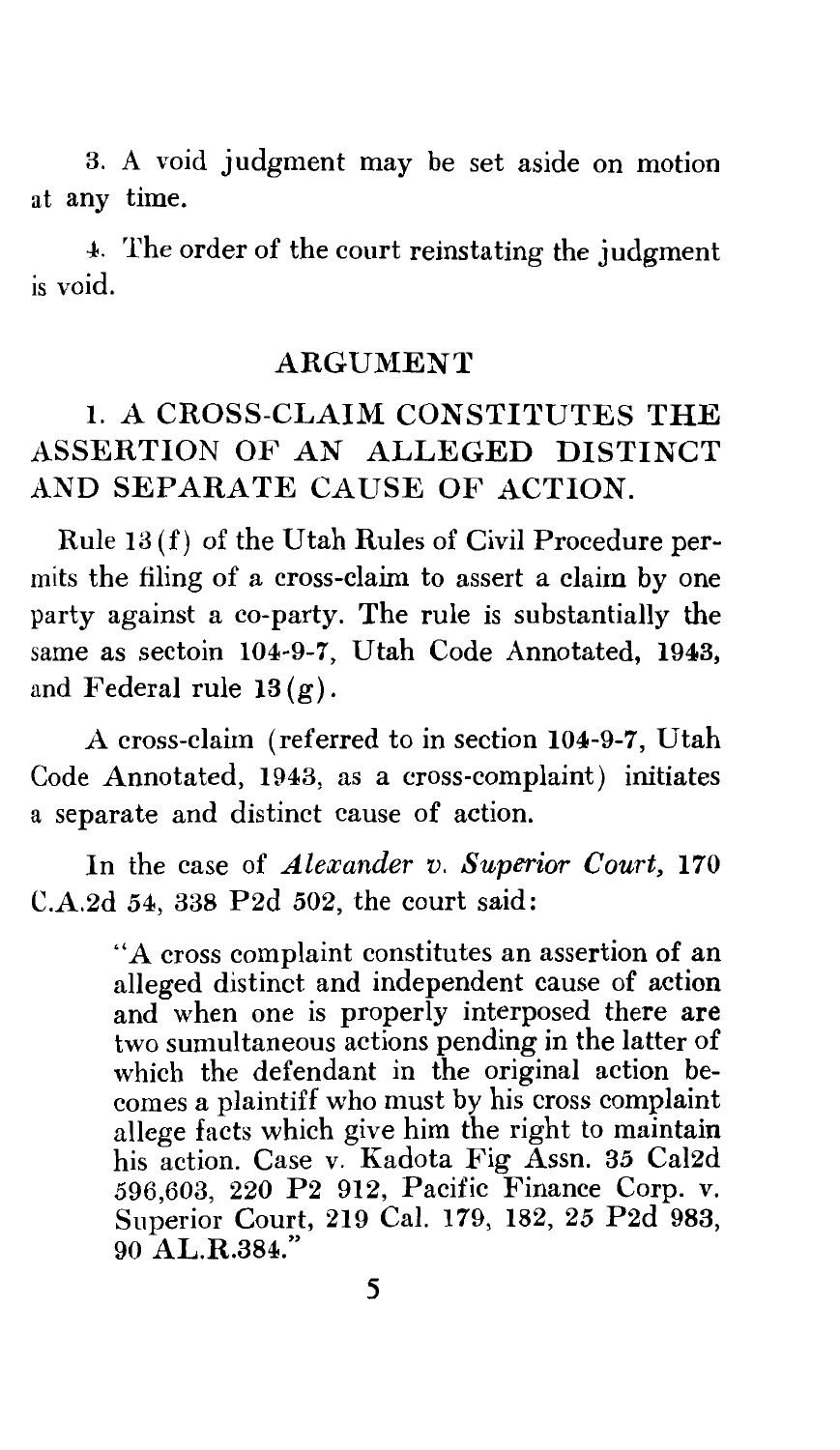A cross-claim must contain all essential allegations and should be pleaded as fully as the original cause of action and should be sufficient in itself without recourse to other pleadings.

*Lakey v. Caldwell,* 72 Idaho 52, 237 P2d 610. *Key v. Clements,* 133, Mont. 344, 323 P2d 603.

In this case the defendant bank filed a cross-claim, set out in full above, but did not name George Stanley as a cross-defendant. The only cross-claim pleaded was against the Stanley Title Company.

This Court held in the case of *West v. Shurtliff,*  28 Utah 337, 79 P. 180, that in order to obtain a judgment against a cross-defendant a defendant must file a cross-complaint demanding relief and make proper service.

As indicated above, there is no cross pleading against George Stanley personally and of course no service.

### 2. THE JUDGMENT IS VOID BECAUSE THE COURT HAD NO JURISDICTION OF THE SUBJECT MATTER AND THE PERSON.

It is basic law that a court must have jurisdiction of the subject matter and of the person of the party against whom the judgment is rendered.

The rule is clearly stated in American Jurisprudence.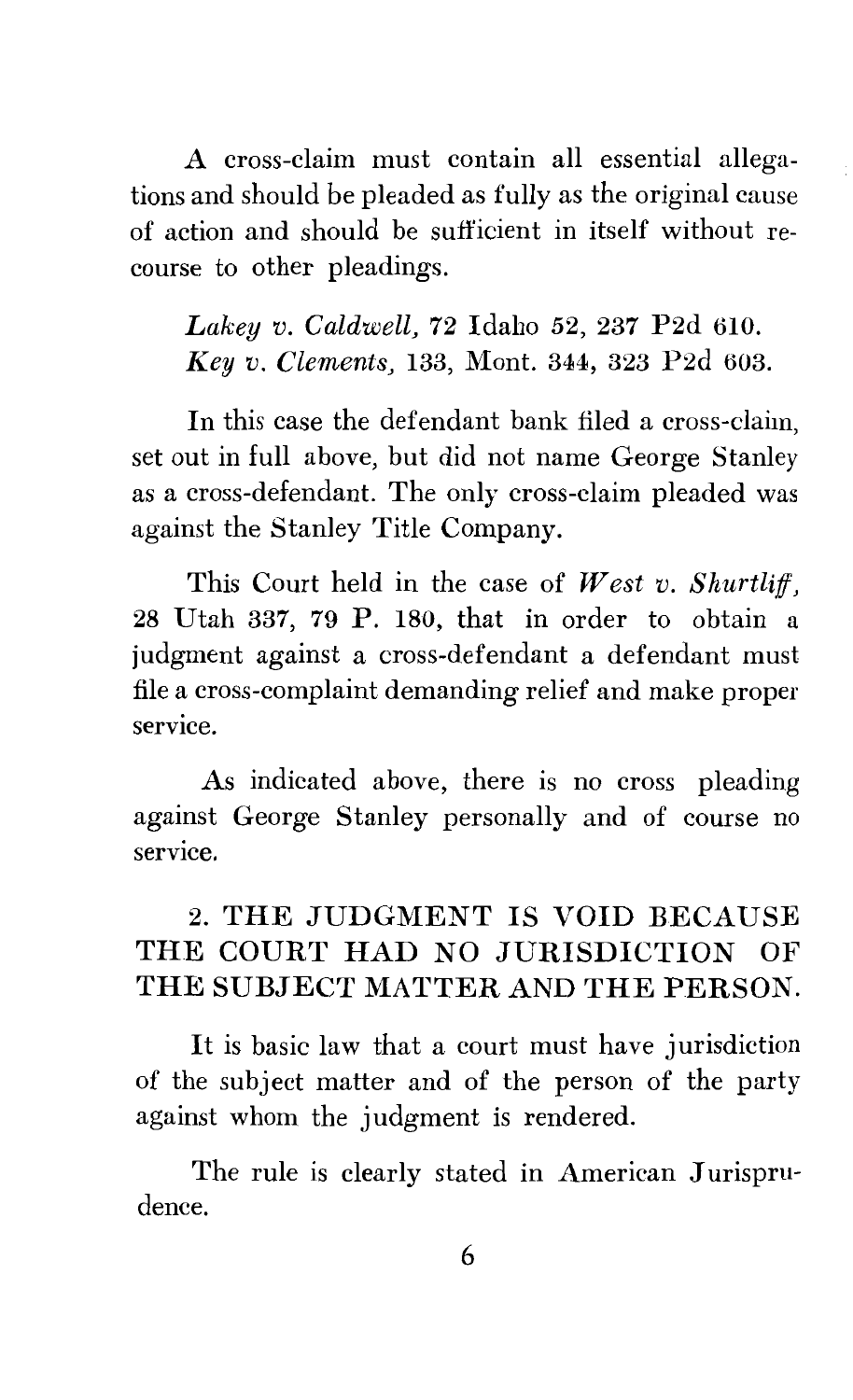"It is essential to the proper rendition of a judgment that the court have jurisdiction of the subject matter. A judgment rendered without jurisdiction of the subject matter is void. The operation of the rule is not affected by any judicial discretion possessed by the Court. In order to confer jurisdiction on a court to render judgment, the subject must be presented for its consideration in some mode sanctioned by law." 46 Am. Jur. 2d sec. 24 pp. 329, 330.

"It is essential to the proper rendition of a judgment in personam that the court have jurisdiction of the parties, even though such parties have knowledge, as distinguished from notice, of the action and indeed even though they are present at the trial. ... A personal judgment rendered without such jurisdiction is in violation of the due process clause of the United States Constitution, and is not merely voidable, but is void." 46 Am. Jur. 2d, section 25, p. 330.

To the same effect see *Freeman on Judgments,*  5th Edition, section 226; 49. C.J.S. pp. 45-49. See also JV *est v. Shurtliff,* 28 Utah at p. 344. *In re Christiansen,*  17 Utah 412, 425, 53 P. 1003; *Cooke v. Cooke,* 67 Utah 371, 428; 248 p. 83.

In the case of *West v. Shurtliff* this Court said:

"The main question for the court to determine upon this appeal is whether the nisi prius court in the original case had jurisdiction under the pleadings to render judgment in favor of defendant Larsen against his co-defendant, Shurtliff, the said defendant Larsen not having filed nor served any cross-complaint, nor filed any pleading in the case asking for affirmative relief, but, on the con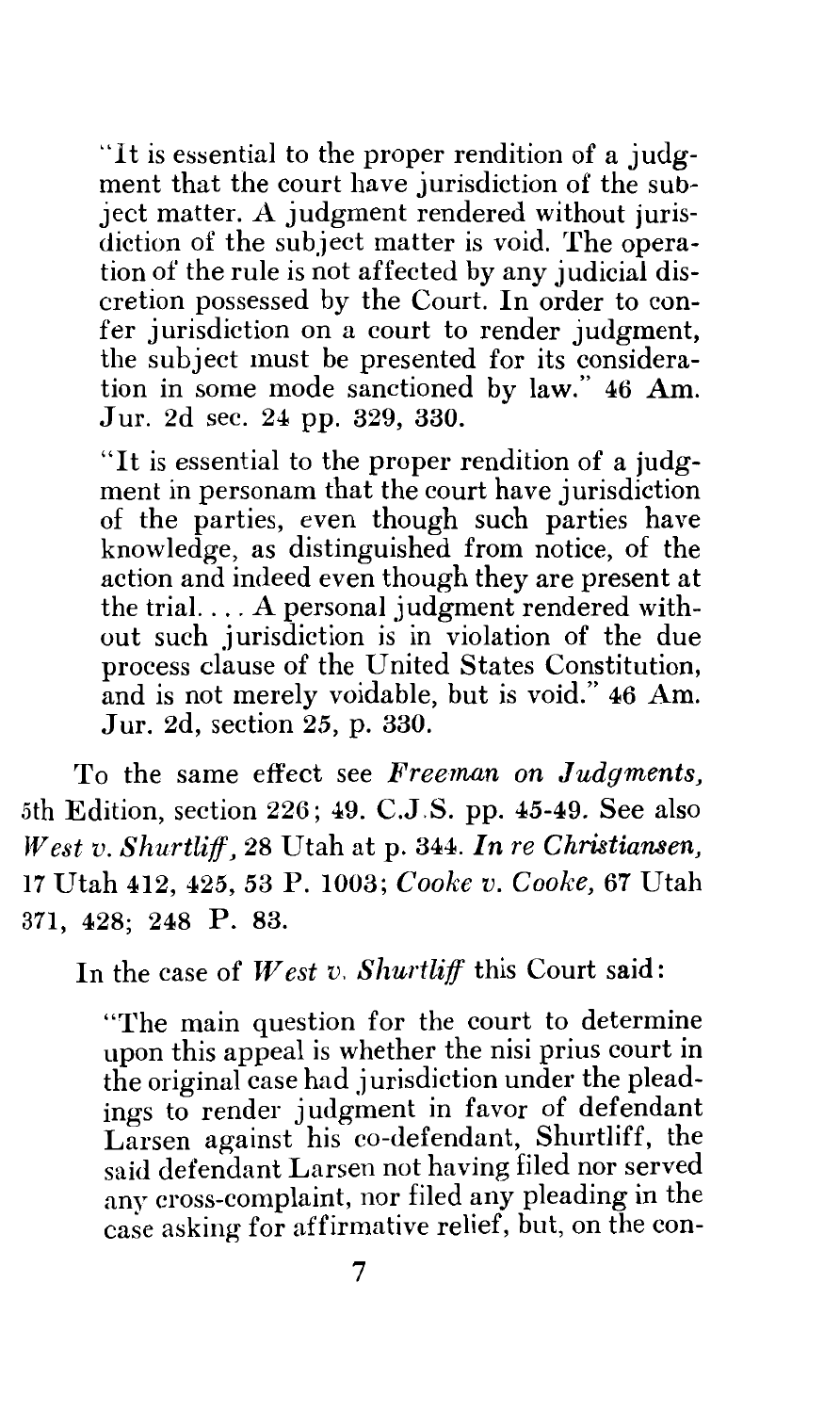trary, only having filed an answer duly verified, disclaiming any interest in the notes or mortgage in question, and demanding to be dismissed with his costs. Section 2974 of our Revised Statutes of 1898 provides that: 'When a defendant has a cause of action affecting the subject matter of the action against a co-defendant, he may, in the same action, file a cross-complamt against the codefendant. The defendant thereto may be served as in other cases, and defense thereto shall be made in the manner prescribed in the original complaint.' Under the above provisions, in order to have obtained a judgment m his favor against respondent, defendant, Larsen should have filed a cross-complaint or demanded aftinnative relief, making proper service. A number of authorities have been cited by the learned counsel for the appellant relative to the power of courts to establish and determine the respective interests of each party to the suit; but the authorities almost uniformly hold that a decree between codefendants can only be based upon the pleadings and proof. Black on Judgments, section 184, we think, states the correct rule as follows. 'It is not enough that the parties are properly in court. That does not give the tribunal power to adjudicate any and all matters of difference between them. When we speak of jurisdiction of the subject-matter, we do not mean merely cognizance of the general class of actions to which the action in question belongs, but we also mean legal power to pass upon and decide the particular contention which the judgment assumes to settle, and how can a court acquire jurisdiction of the particular contention except it be clearly marked out and precisely defined by the pleadings of the parties? And how can that be done in any mode known to the law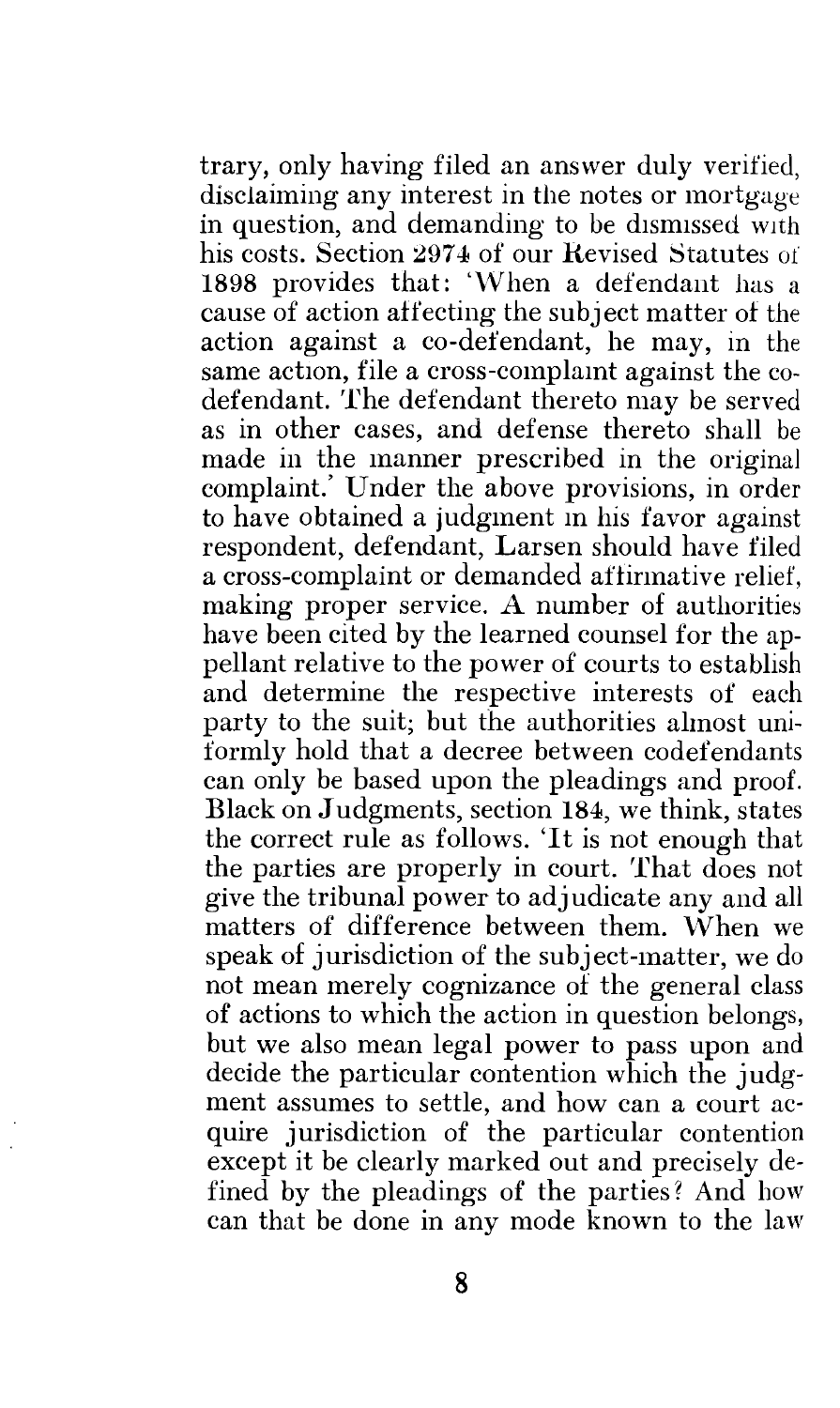save by the formation of a regular issue? There is therefore plausible grounds for holding that, if the record fails to show an issue to be determined, the judgment will be void on its face.' Persons by becoming suitors do not place themselves for all purposes under the control of the court. It is only over those particular interests which they choose to bring in issue by proper pleadings that the power of jurisdiction arises."

In this case like in the West case there was no cross-claim against George Stanley which would invoke the jurisdiction of the court. He was not served with summons. The fact that he was personally present at the trial of the main case did not subject him to the court's jurisdiction.

*Lee v. School District,* 149 Iowa 345, 128 N.W. 533.

The judgment for \$11,082.60 was rendered against George Stanley on ex parte application without notice and under the rules and cases discussed above it was clearly void.

3. A VOID JUDGMENT MAY BE SET ASIDE ON MOTION AT ANY TIME.

Courts have inherent power to vacate their own judgments. 49 C.J.S. 478.

The rule is well settled that a judgment, void on its face, may be vacated on motion at any time.

> 49 C.J.S. sec. 267, pp. 480-482Los *Angeles v. Moryan,* 105 C.A.2d 726, 234 P2d 319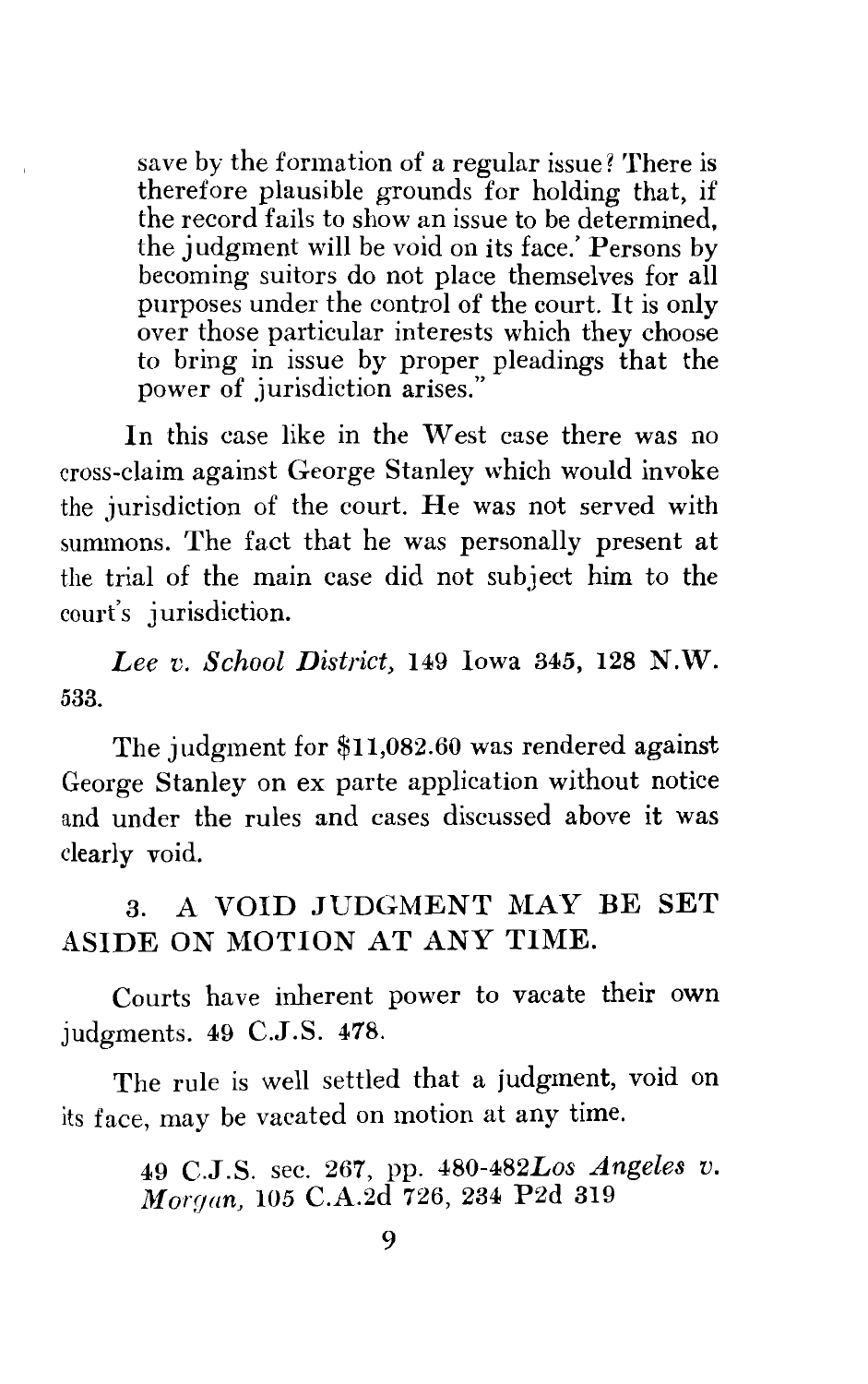*Michels v. Clemens,* 140 Colo 82, 342 P2d 693 *Meek v. Ames,* 177 Kan. *565,* 280 P2d 957 *Laurer v. Eighth Dist. Ct.,* 62 Nev. 78, 140 P2d 953

*Preston v. Denkins,* 94 Ariz. 214, 382 P2d 686 *Heckathorn v. Heckethorn, 77 N.M. 369, 423* P2d 410

*Hughes v. Aetna,* 234 Or. 426, 383 P2d *55* 

A judgment is void on its face when the judgment roll affirmatively shows that the trial court lacked either jurisdiction of the person or jurisdiction over the subject matter or judicial power to render the particular judgment.

#### *Town of Watonga v. Crane Co.,* 189 Okl 184, 114 P2d 941

*Caraway v. Overholser,* 182 Okl 357, 77 P2d 688

In this case the record shows that George Stanley was not named as a cross-defendant in the cross-claim so it affirmatively shows on the record that the judgment of February 26, 1970, was void on its face. The motion to vacate it was therefore timely filed.

#### 4. THE ORDER OF THE COURT REIN-STATING THE JUDGMENT IS VOID.

As indicated in the statement of facts, George Stanley made a motion to vacate the judgment dated February 26, 1970, (R.669) and the motion was granted (R.676). Thereafter the bank filed a motion to reconsider the motion to vacate  $(R.673)$ .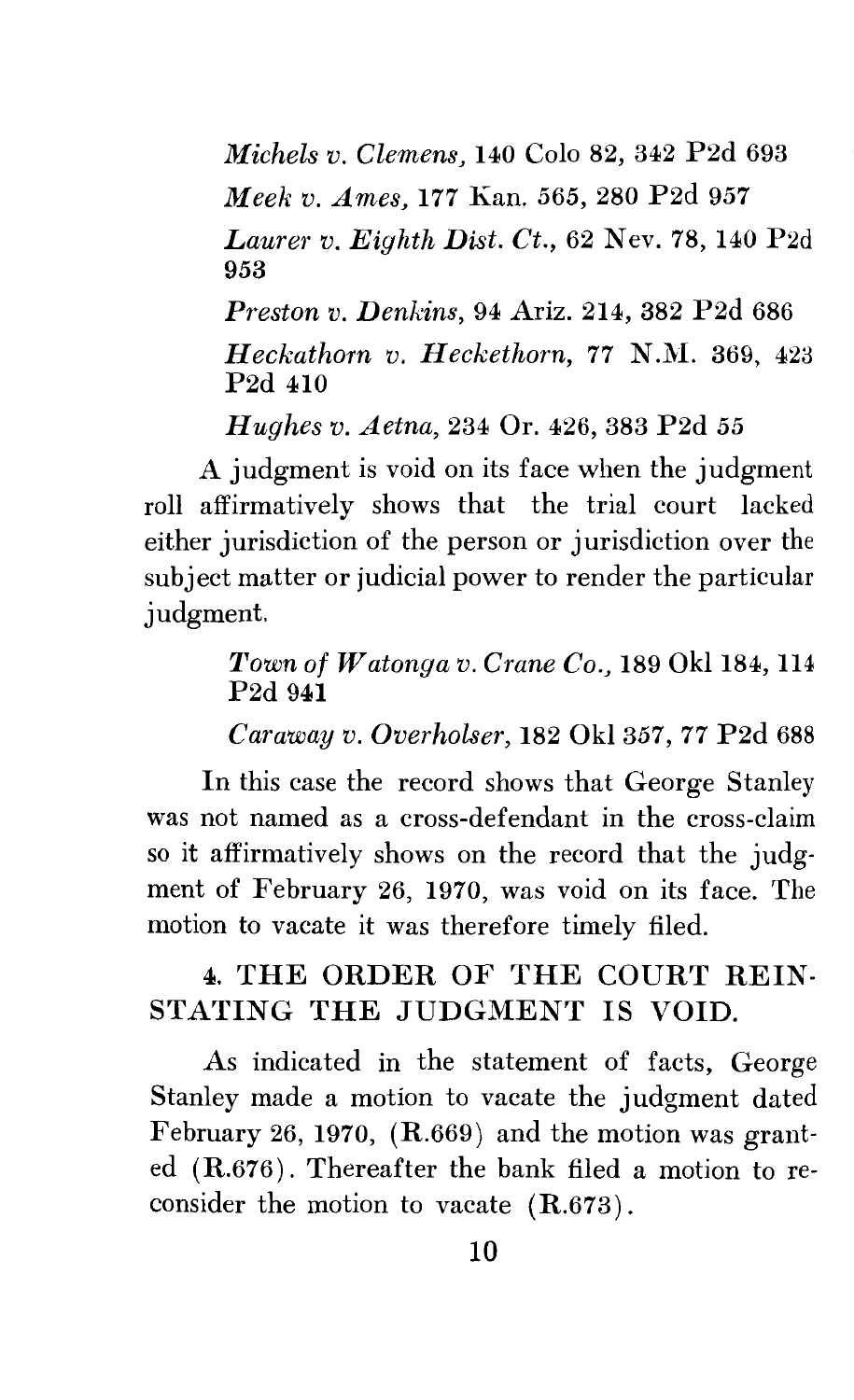The court heard the motion, made a written decision concluding that it was in error without stating any reasons  $(R.677)$  and made an order reinstating the judgment dated February 26, 1970 (R.683).

It has long been the law in this state and elsewhere that the manner in which a court decision may be reviewed are prescribed by statute and the courts are not at liberty to substitute other procedures in their place.

> *Luke v. Coleman,* 38 Utah 383, 113 P. 1023 See citations of many cases from other states, 38 Utah at p. 387. *Drury v. Lunceford,* 18 Utah 2d 74, 415 P2d 662 *Utah Sand and Gravel v. Tolbert,* 16 Utah 2d, 407, 402 P2d 703

In the Luke case the district court denied the plaintiff's motion for a new trial and thereafter the plaintiff "petitioned and moved the court to grant a rehearing and reargument of the plaintiff's motion, This Court said:

> "We think the district court had not the power to entertain such a motion. It is unknown to our practice."

See also *Hanson v. Hanson,* 3 Cal. Unrep. 66, 20 P. 736, in which the trial court reconsidered an order, as in this case, setting aside a void judgment. The court said:

> "The court, therefore, had power to make an order setting aside the decree; and such order was